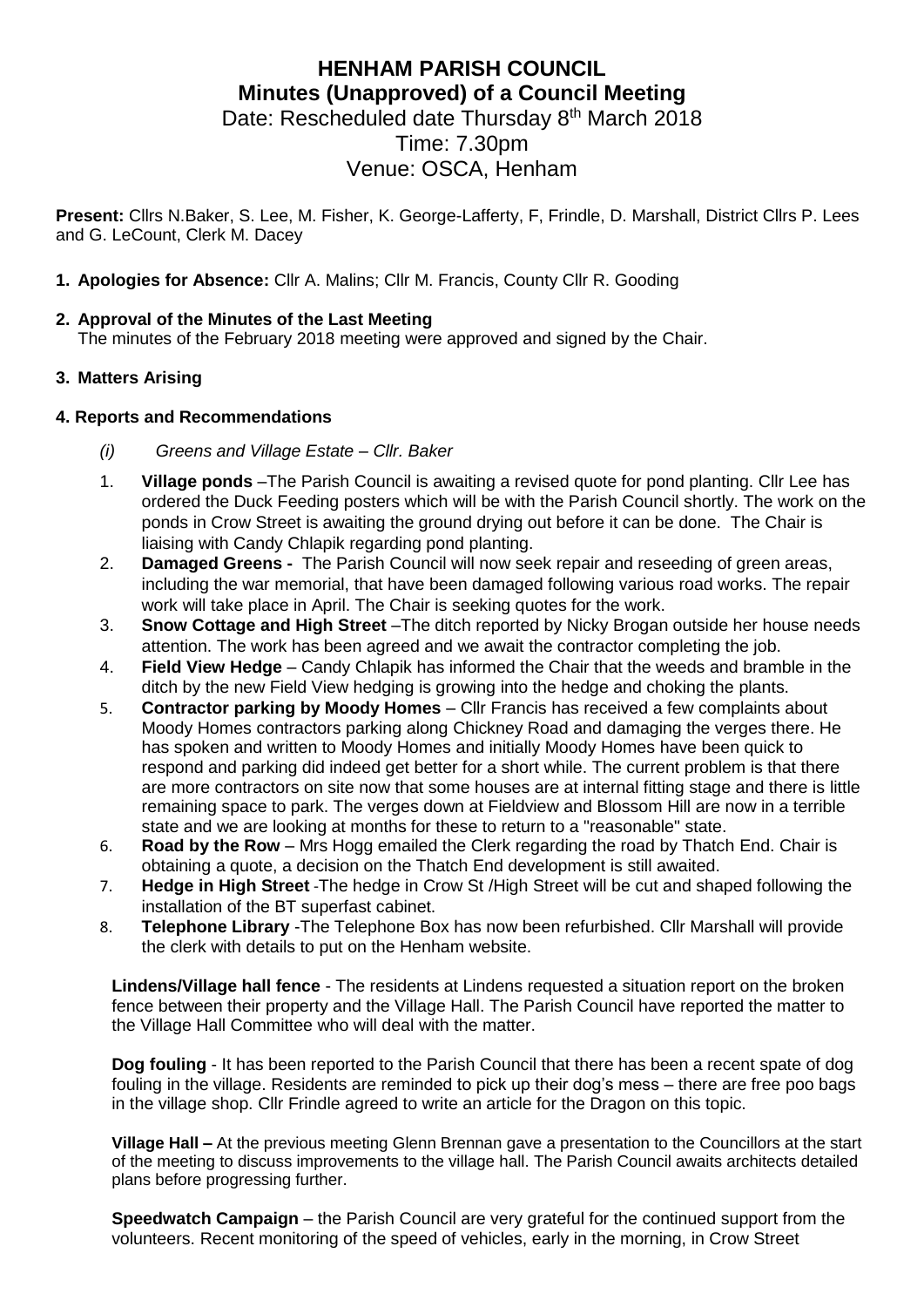revealed 20 vehicles exceeding the speed limit in 1 hour! This equates to 1 vehicle exceeding the speed limit every **three minutes**. These vehicles were approaching the Primary School at a time when children were going to School. The Parish Council has decided to take immediate action. With the evidence obtained, we are requesting Police support in monitoring speeds. Motorists have been duly warned.

**Thank you reception for volunteers –** The Chair updated the Parish Council regarding organising of the drinks to be held on 15<sup>th</sup> June 2018 as a special thank you to all volunteers who work for the Parish Council for free, contributing their time and efforts to the village.

**Police Support Officer-** The Chair has been contacted by Stansted Parish Council with a view to employing a Police Support Officer shared between Stansted, Elsenham and Henham. Following a discussion it was agreed nem con that the Parish Council would join the scheme for the first year at a cost of £5,000 following which the Parish Council will carry out a review to see if the scheme is working for the benefit of the village.

**Gigaclear Wayleave** – update from Chair regarding application for Wayleave from Gigaclear to lay Ultra Fast Broadband in the village and along Old Mead Lane. Gigaclear told the Chair they were going to bring ultra fast broadband to Henham in the spring summer and apologised for the mixed messages residents have been receiving. They promised to keep the Parish Council updated with their plans. The Parish Council notes that Gigaclear are officially part of the Essex Superfast broadband roll out.

**Christmas Tree** – Cllr Lee and Chair continue to look into a concrete base being installed in the green.

*(ii) Finance*

| <b>Receipts</b>                      |                                                |           |         |           |
|--------------------------------------|------------------------------------------------|-----------|---------|-----------|
| From Whom                            | Description                                    |           |         | Amount    |
| Henham SOV                           | SOV 100 Club February draw                     |           |         | £374.00   |
|                                      |                                                |           |         |           |
| To Whom                              | Description                                    | Amount    | VAT     | Total     |
| (Invoice no.)                        |                                                |           |         |           |
| M. Dacey                             | Clerk's salary (January)                       | £366.27   | £0.0    | £366.27   |
| Pat Doughty                          | Telephone Box repairs                          | £150.00   | £0.0    | £150.00   |
| <b>JRB Enterprise Ltd</b><br>(17863) | Poo bags                                       | £58.04    | £11.61  | £69.65    |
| L. Beresford (1)                     | Village signs and window cleaning              | £40.00    | £0.0    | £40.00    |
| Gardner Planning<br>Ltd (020.9)      | Professional planning advice re School<br>Lane | £750.00   | £150.00 | £900.00   |
| BT (direct debit)                    | Village Hall telephone and broadband           | £46.90    | £9.38   | £56.28    |
| Gardner Planning<br>(014.9)          | Professional planning advice re Fairfield      | £4,500.00 | £900.00 | £5,400.00 |
| Railton TPC Ltd<br>(1806)            | Professional transport advice re<br>Fairfield  | £2,250.00 | £0.0    | £2,250.00 |
| Gardner Planning<br>Ltd (020.10)     | Professional planning advice re School<br>Lane | £300.00   | £60.00  | £360.00   |
| Gardner Planning<br>Ltd (014.10)     | Professional planning advice re Fairfield      | £300.00   | £60.0   | £360.00   |

**Treasury Management Investment Policy and Strategy 2017/18 – Cllr Fisher:** Nothing to report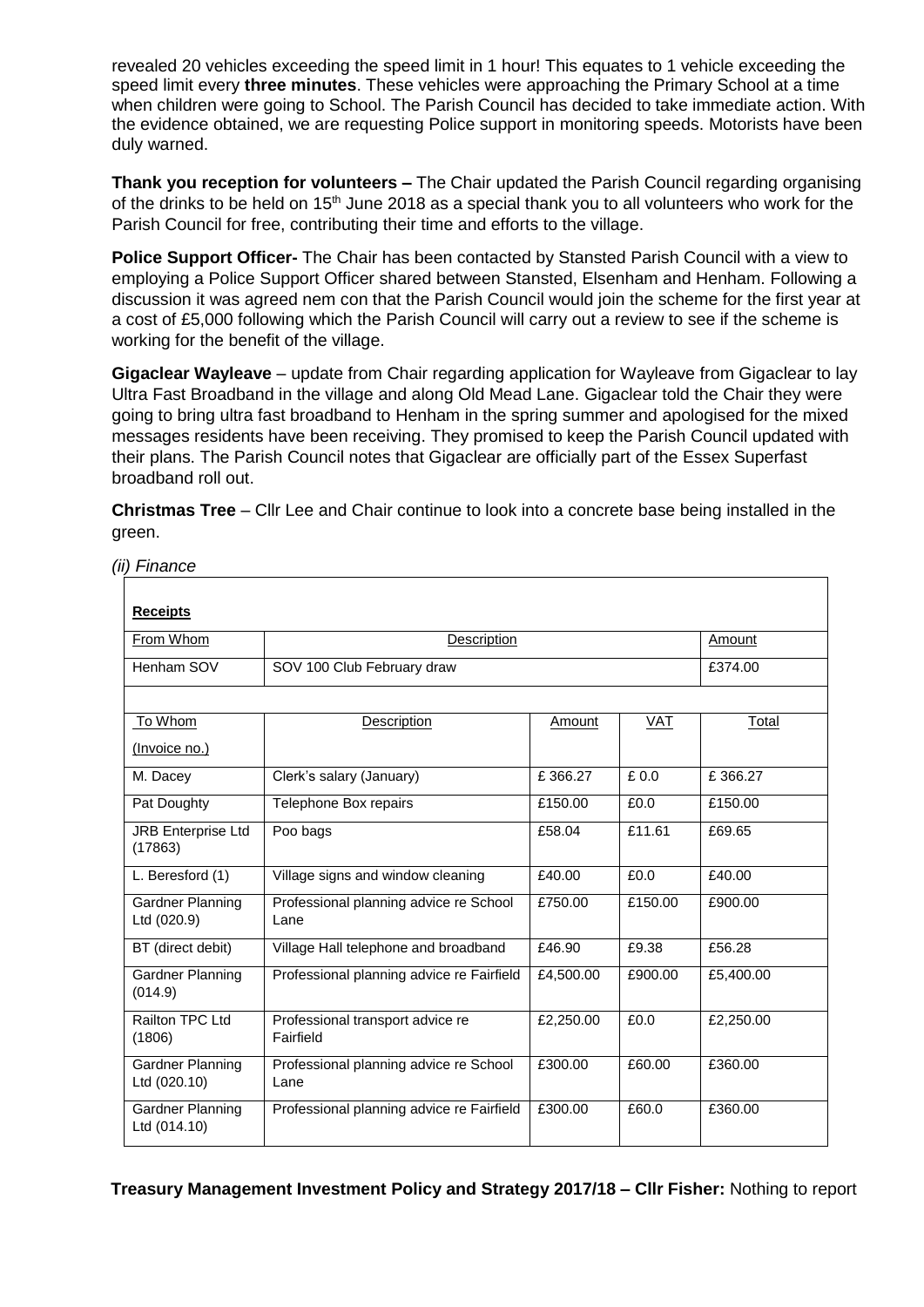**Annual Return for Henham PC 2015/16**–The EALC has written again to the NALC and Local Councils Audit on HPC's behalf. The Clerk continues to await a formal response.

Q2 accounts were approved and signed off by Cllr Fisher.

*(iii) Planning and Developments*

#### **Applications**:

- **FAIRFIELD: UTT/17/3573/OP Land to The North West Of Henham Road** Henham Parish Council strongly opposes this development and will challenge it at the UDC Planning meeting – meeting date to be confirmed.
- **UTT/18/0290/HHF** –proposed Section 73A Retrospective application for the replacement of windows and front door. Replacement of a further 9 no. windows, Littlebury, Crow Street
- $\bullet$
- **UTT/17/3197/FUL** proposed Residential development for 36 dwellings and associated roads and parking, together with public open space, play area and associated Sustainable Drainage along with infrastructure improvements to Henham and Ugley Primary School including car parking, drop-off / parking facility and playing field provision, Land South Of School Lane Henham - **application has been amended twice. A Hearing on the Planning Committee is now re-scheduled for 14th March 2018 at 14:00 hours and the Parish Council urges residents to attend to show their opposition to this development. Please watch village website [www.henham.org](http://www.henham.org/) for updates.**
- **UTT/18/0316/HHF** Section 73A Retrospective application for detached garage and separate detached chicken run, Cedar Cottage, Crow Street
- **UTT/18/0460/FUL -** Airfield works comprising two new taxiway links to the existing runway (a Rapid Access Taxiway and a Rapid Exit Taxiway), six additional remote aircraft stands (adjacent Yankee taxiway); and three additional aircraft stands (extension of the Echo Apron) to enable combined airfield operations of 274,000 aircraft movements and a throughput of 43 million terminal passengers, in a 12-month calendar period.

**Breaches:** *District Cllr Lees to update re HTY:*

- **Hill Top Yard (UTT/15/0623 – Enforcement – removal of 5m lights) –** The Parish Council is pleased to report that the all lights have been reduced to 2.5 metres height with down lights and the number of lights has been reduced down from 20 to 10. The Parish Council continues to monitor any other ongoing breaches of the planning conditions.
- **Hill Top Yard – illegal airport parking –** Court case due in April 2018 for illegal airport parking.

#### **Appeals:**

#### **Decisions- None**

*(iv) Highways –* **Cllr LeCount:**

**(a) Potholes by Toot Toot Bridge** – repair to the road surface at the toot toot bridge rescheduled on or around 2 April 2018 due to the weather last week.new reference number 2551411.

**(b) Protective metal pipes and posts outside The White House**, Old Mead Road. Norman Chan from ECC has been asked to review the previous decision by Highways that the damaged posts are "safe". ECC have said they will reinspect. (ECC reference no 20370075)

**(c) School parking** – proposed installation of double yellow lines on the corners of Pimblett and Carters Lane - Vicky Duff and Rissa Long (ECC) - Cllr LeCount has submitted LHP scheme submission. This is still under review.

**(d) Crow Street kerbing** - County Cllr Gooding continues to liaise with Essex Highways

**(e) Signage at The Row** - UDC have noted that the signage needs to be put in place.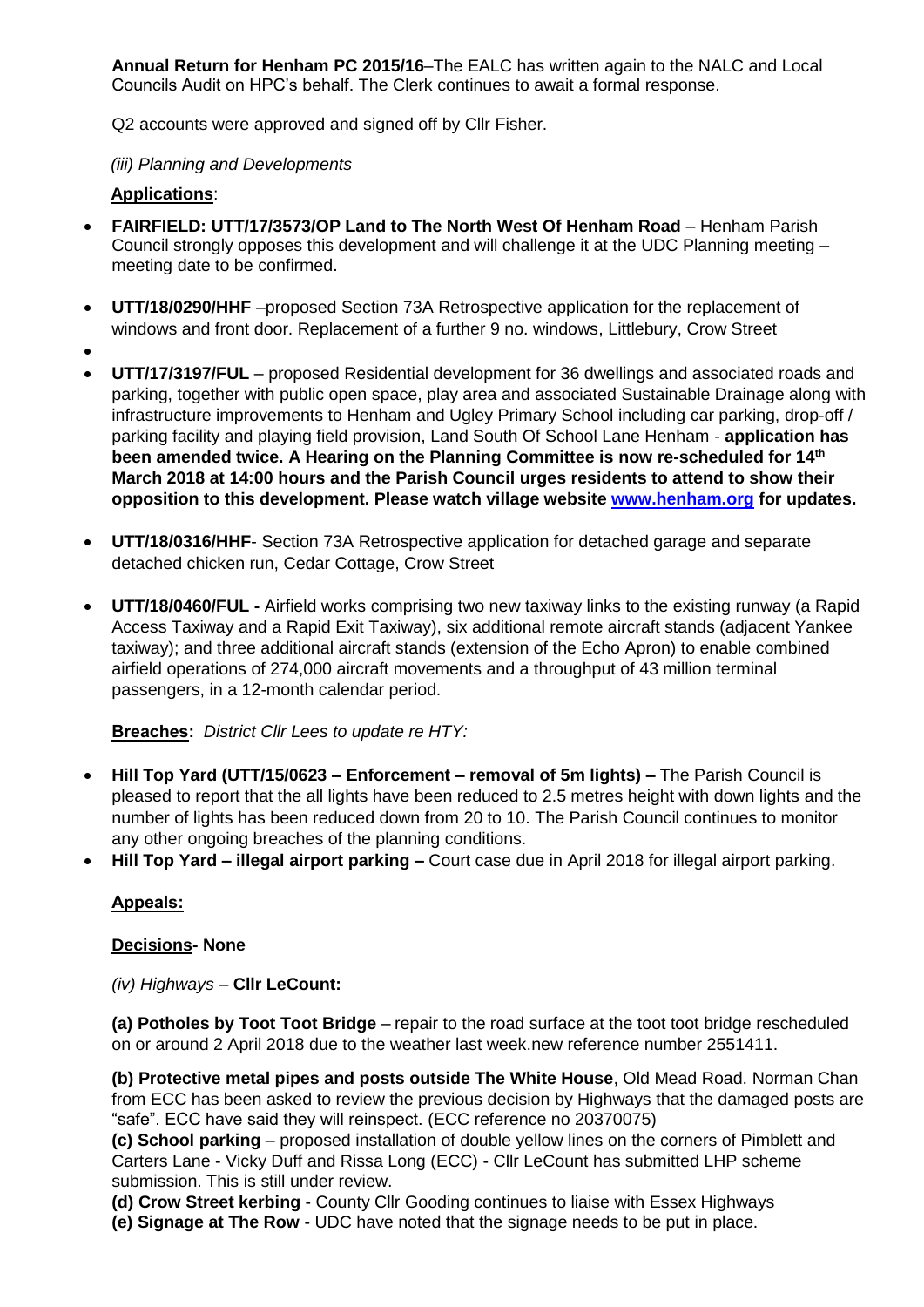**(f) Village & Speed Signage** - Rissa Long (ECC) and Vicky Duff at Essex Highways have been asked to investigate (1) extending the 40mph speed limit along Old Mead Road to Toot Toot bridge and (2) along Hall Road up to the village (3) moving the village 30mph speed limit sign back to include the new 9 houses being developed and Blossoms Hill Farm. Cllr LeCount has submitted LHP scheme submission. To be discussed at the validation meeting on 26<sup>th</sup> March 2018. **(g) Chickney Road damage and ditch rubble –** Cllr LeCount has reported this to ECC.

**(h) Chickney Road dangerous ditch –** Cllr Francis has reported this both to the developers, Moody Homes, and to ECC (**Reference Number: 2547343)** ECC have responded **"Current status: Inspection Outcome - This issue has been investigated, risk assessed and recorded in line with our Maintenance Strategy as not requiring immediate action at this time. This will be considered for inclusion in future planned works. At this stage no specific dates or timescales are available for future works at this location."** The Parish Council is well aware of the current danger and has received correspondence from residents. The Parish Council will continue to push Essex Highways to resolve this very dangerous situation.

**(i) Hall Road –** It was previously agreed that the Parish Council would fund the moving of the 30mph sign if this is agreed at the ECC validation meeting on 26<sup>th</sup> March 2018. Cllr LeCount has written to the chair of that meeting to seek permission for members of the public to attend. District Cllr Lees will attend the meeting in District Cllr LeCount's absence.

**Residents are encouraged to also report any matters to Essex Highways direct via the Essex Highways web site [www.essex.gov.uk/highways](http://www.essex.gov.uk/highways) (details also on the Henham Website), as the more people who complain regarding Highways matters the more likely something will get done.**

#### **5. Correspondence**

Sent/Received: Email from Mrs Hogg regarding the Thatch End Development and potholes on the road outside The Ship cottage.

Planning Applications - see 4(iii) above

- Clerk approximately 250 emails in February 2018.
- **6. Waste and Minerals Development Issues** Nothing to report.

**7. Stop Stansted Expansion** – The airport has made a planning application seeking permission for an annual throughput of 43 million passengers and 274,000 flights, which compares to 25.9 million passengers and 189,900 flights last year. Information relating to this has been circulated to Councillors prior to this meeting. The webpage, which can be found at [www.uttlesford.gov.uk/airportapplication,](http://www.uttlesford.gov.uk/airportapplication) includes a link to the council's planning application system for anyone who wants more detailed information or is wishing to respond. The easiest way to object or comment on the application is via the online planning system. Please be advised that the UDC is anticipating a high volume of interest and the system may be slower than usual during peak periods. People can also email their comments to [stanstedairportplanningapplication@uttlesford.gov.uk.](mailto:stanstedairportplanningapplication@uttlesford.gov.uk) **Deadline for comments is 5pm on Tuesday 3 April 2018.** Residents are encouraged to register their objection.

- **8. Governance** The Clerk confirms the Standing Orders do not require updating. The Chair and the clerk are looking into the impact of GDPR coming into force on 18 May 2018 on the day to day running of the Parish Council.
- **9. Local Plan** The Local Plan awaits a date for the draft to go out for consultation.

## **10. Henham SOV 100 Club draw Cllr. Fisher –**

#### **February Draw**

N. Baker conducted the draw on behalf of the Henham SOV 100 Club. He drew from a black bag containing 148 lottery balls. The winning numbers were:

1st Prize Number 25 (V. Beeden) £203 2nd Prize Number 126 (M. Francis) £98 Christmas Cumulative Bonus Ball £49